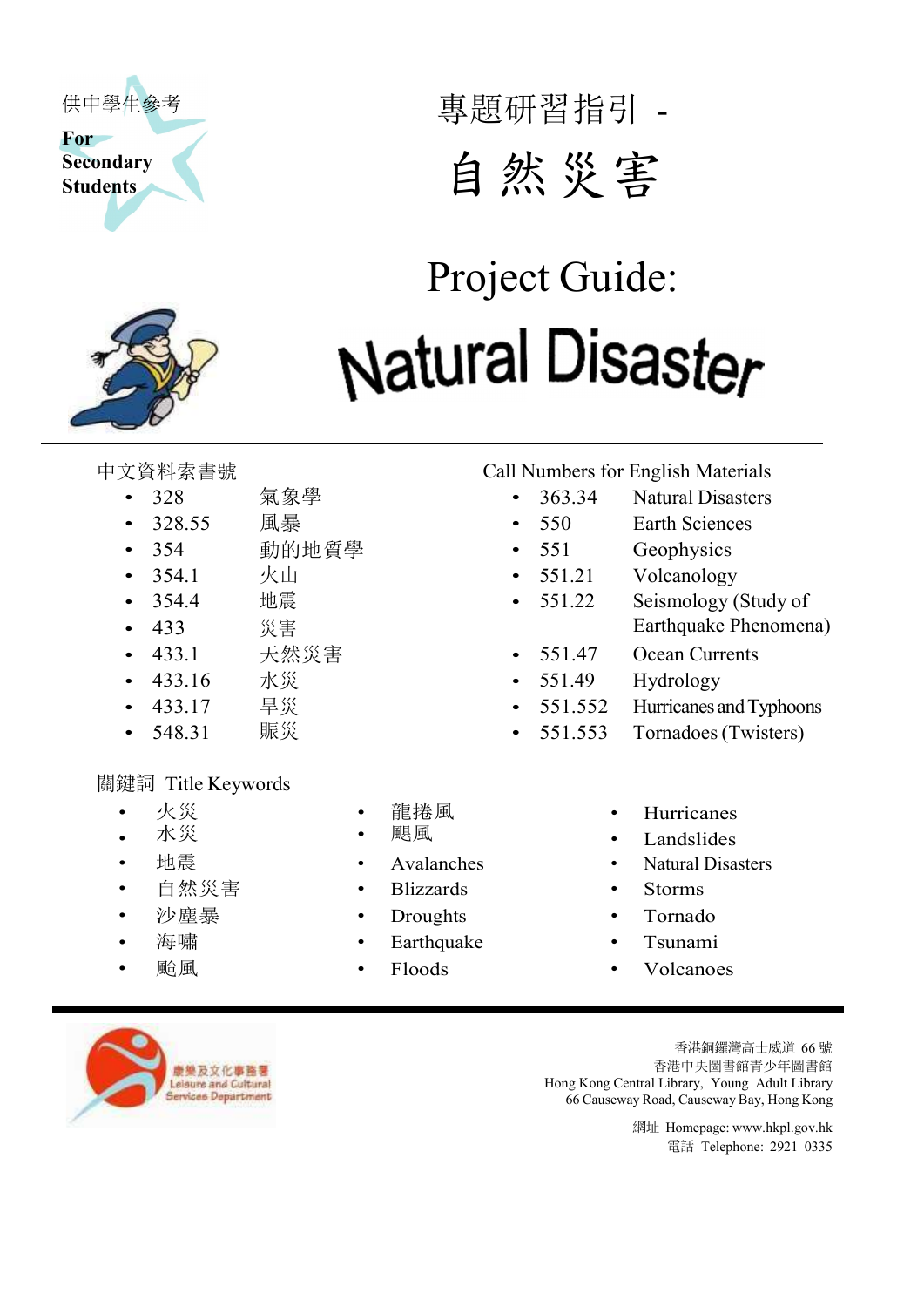## 1. 書籍 Books

例子 Examples :

| 名稱<br>Title                            |                                                                                                                                                              | 索書號<br>Call No.        | 位置<br>Location            |
|----------------------------------------|--------------------------------------------------------------------------------------------------------------------------------------------------------------|------------------------|---------------------------|
|                                        | 地震求生記<br>洪在徹文;文情厚圖;[徐月珠譯]<br>台北市: 三采文化出版事業有限公司, 2014.                                                                                                        | 354.4<br>3442          | YAL                       |
|                                        | 直擊大災難 = Witness to disaster<br>朱迪.弗雷丁, 丹尼斯.弗雷丁作; 陳曦, 許一妮, 高天羽<br>譯<br>香港 : 覺念自然有限公司 ; 台北市 : 大石國際文化有<br>限公司, 2012.                                            | 433.1<br>5703          | YAL                       |
|                                        | MUSSON, Roger<br>The million death quake : the science of predicting<br>Earth's deadliest natural disaster<br>New York: Palgrave Macmillan, 2012.            | 551.22<br><b>MUS</b>   | <b>ALE</b>                |
|                                        | REILLY, Kathleen M.<br>Natural disasters : investigate Earth's most destructive<br>forces with 25 projects<br>White River Junction, Vt. : Nomad Press, 2012. | 363.34<br><b>REI</b>   | YAL                       |
|                                        | ROONEY, Anne<br>Earthquake : perspectives on earthquake disasters<br>London : Raintree, 2015.                                                                | 363.3495<br><b>ROO</b> | YAL                       |
| 2.<br>窜千                               | e-Books                                                                                                                                                      |                        |                           |
|                                        | 例子 Examples :                                                                                                                                                |                        |                           |
| 災害:瘋狂的自然災害<br>熊偉<br>汕頭: 汕頭大學出版社, 2015. |                                                                                                                                                              |                        | 方正 Apabi<br>中文電子書         |
|                                        | 深入淺出談地球科學<br>鄭天喆,姚福燕主編<br>臺北縣汐止市: 可道書房, 2012[民 101].                                                                                                         |                        | HyRead 電子書                |
|                                        | BARBOUR, Haley; NASH, Jere and Ricky MATHEWS<br>America's Great Storm<br>University Press of Mississippi, 2015.                                              |                        | ProQuest Ebook<br>Central |
|                                        | PENNA, Anthony N. and Jennifer S. RIVERS<br>Natural Disasters in a Global Environment<br>Wiley, 2013.                                                        |                        | ProQuest Ebook<br>Central |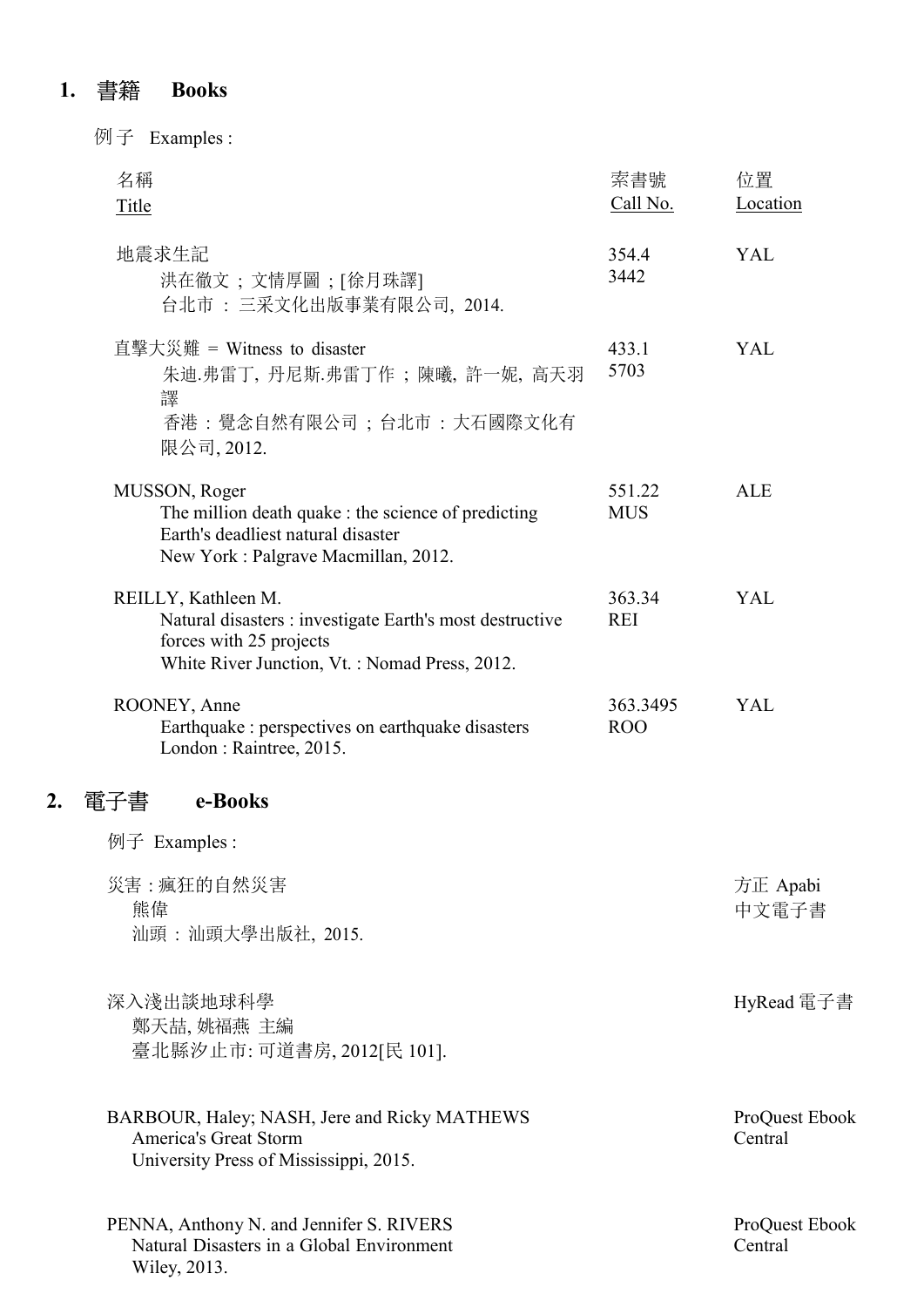### 3. 多媒體資料 Multimedia Materials

例子 Examples :

| 4222<br>台北市:香港:親親文化事業有限公司;智恆軟件有限公司,<br>DVD55484(L)<br>[2016] |
|--------------------------------------------------------------|
|--------------------------------------------------------------|

| 鏗鏘集.災後三月 [錄影資料]   | 548.3170931<br>MMIS. |
|-------------------|----------------------|
| 香港: 香港電台電視部, 2011 | 8820                 |
|                   | DVD39567(L)          |

#### 4. 剪報 Newspaper Clippings(慧科電子剪報 WiseNews)

例子 Examples :

 "阿富汗多地雪崩 逾百人喪生" 2017-02-07, Sing Pao, A12, 國際

"氣候變化恐釀 3000 萬難民 " 2017-02-10, Ming Pao Daily News, A23, 國際

#### 5. 電子資料庫 e-Databases

#### 資料庫: 中國期刊全文數據

例子 Examples :

"泥石流通常在何處肆虐?" 地球, The Earth, 編輯部郵箱, 2017 年 01 期

"國際防災減災智庫發展現狀與我國新型減災智庫建設" 世界科技研究與發展, World Sci-tech R & D, 編輯部郵箱, 2017 年 01 期

"Meteorological drought features in northern and northwestern parts of Mexico under different climate change scenarios" Journal of Arid Land, 乾旱區科學(英文版), 編輯部郵箱, 2017 年 01 期

#### 資料庫: AccessScience

例子 Examples :

"Earthquake" Scholz, Christopher H. and Kaye M. Shedlock. Last updated : 2017.

"Tsunami"

Bernard, Eddie N. Last updated : 2016.